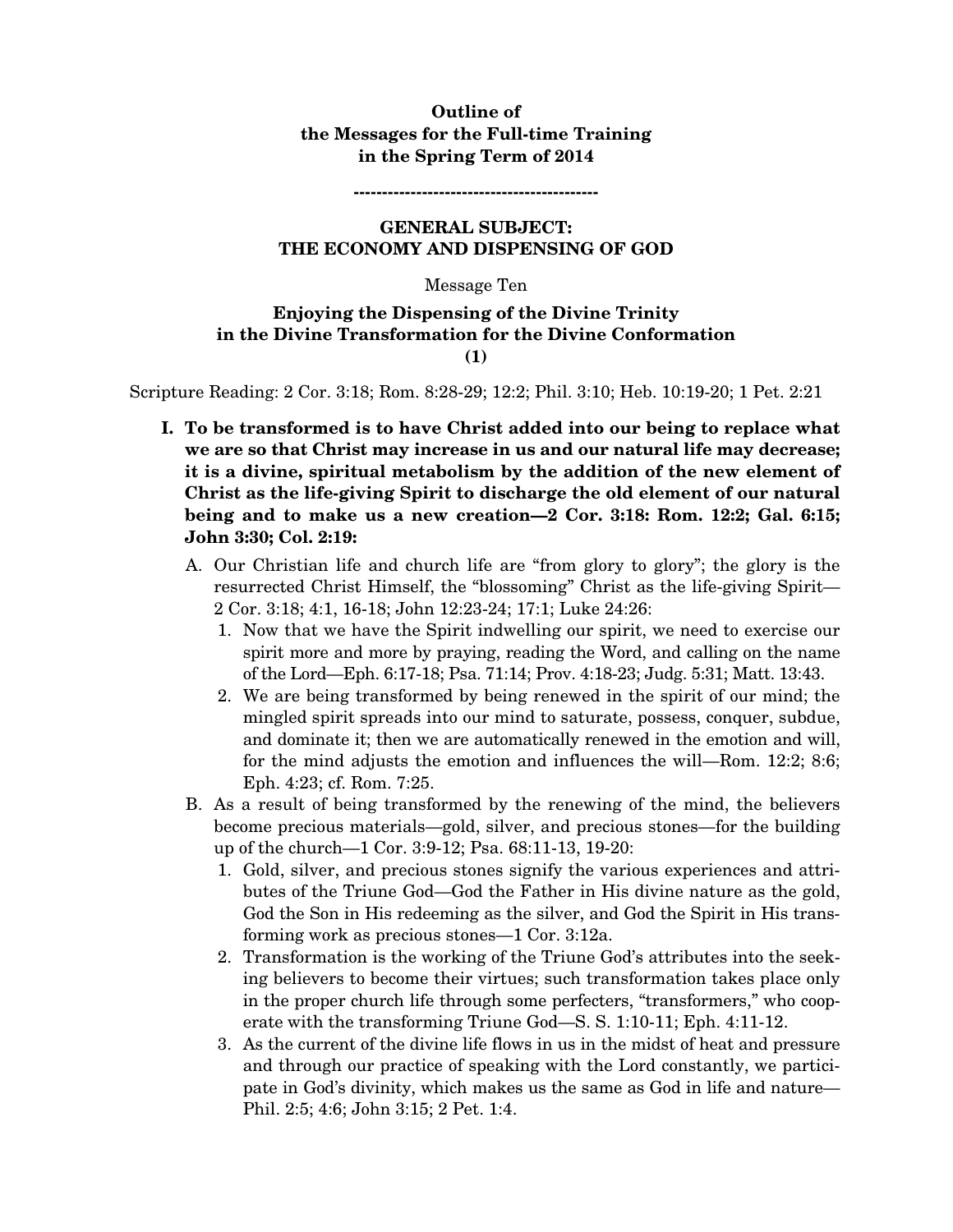# **II. Transformation issues in conformation to the image of God's Son so that He might be the Firstborn among many brothers; conformation to Christ is our destiny and our destination—Rom. 8:28-29:**

- A. Transformation is inward and involves a metabolic change in form, whereas conformation is outward and involves the shaping of the form into an image.
- B. We need to be saved in the life of Christ from our self-likeness in order to bear the appearance of God's sons; to be saved from our self-likeness is to be conformed to the image of the firstborn Son of God for His corporate expression—5:10.
- C. We are presently in the process of maturity, that is, in the process of transformation and conformation so that we may become the sons of God in reality for the Lord's recovery of God's expression—Heb. 6:1a; 2:1, 3, 10-11.
- D. Conformation denotes the shaping of life, shaping us into the form, the mold, the image, of the firstborn Son of God.
- E. Concerning this, our self-effort does not work; only one thing is prevailing—the divine life that grows in us, sanctifies us, transforms us, and shapes us; what we need is a fuller experience of the divine life—*Hymns,* #395.

# **III. We are being conformed to the death of Christ by the power of His resurrection to be delivered from the introspective self—Phil. 3:10; S. S. 2:8-14:**

- A. We have been baptized into Christ and put into Christ; because we are in Him, whatever He has passed through is our history—Gal. 3:27; 1 Cor. 1:30.
- B. We need to pray that the Lord would give us a clear vision of the fact that we are in Him and that we have been crucified with Him; *knowing this* in Romans 6:6 actually refers to the seeing of a fact in a spiritual vision.
- C. Based upon the fact that our old man, our fallen and natural being, has been crucified with Christ, we must cooperate with the indwelling Spirit to crucify the flesh as the expression of our being in our practical living—Gal. 5:16, 24.
- D. To put to death the practices of the body by the Spirit means that we do not live habitually according to the flesh; this requires coordination with the Lord through the exercise of our will; we need to make a strong decision and say, "Lord, I take sides with You. I want to be conformed to Your death. Lord, have mercy on me so that I will no longer live habitually according to the flesh but will set aside all the habits of my natural life"—Rom. 8:13; 1 Tim. 4:7; Phil. 1:21a.
- E. We need to take the mold of Christ's death as the mold of our life; the mold of Christ's death refers to the continual putting to death of His human life so that He might live by the life of God—John 6:57; Isa. 7:14-15.
- F. As we are being conformed to such a mold, we die to our human life in order to live the divine life; thus, we are conformed to Christ's death by the power of His resurrection to deliver us from the introspective self—S. S. 2:9, 14.
- G. Being conformed to Christ's death must be our daily experience—1 Cor. 15:31.
- H. To bear the cross is to remain under the killing of the death of Christ for the terminating of our self, our natural life, and our old man—Matt. 16:24.
- I. The meaning of bearing the cross is to not depart from the cross, to stay in Christ's death and make His death our home; a person who bears the cross is one with the cross and inseparable from the cross—Gal. 6:17; cf. Rev. 21:21.
- J. The genuine experience of denying the self, taking up the cross, and losing our soul-life takes place only in the fellowship of the Holy Spirit as we receive God